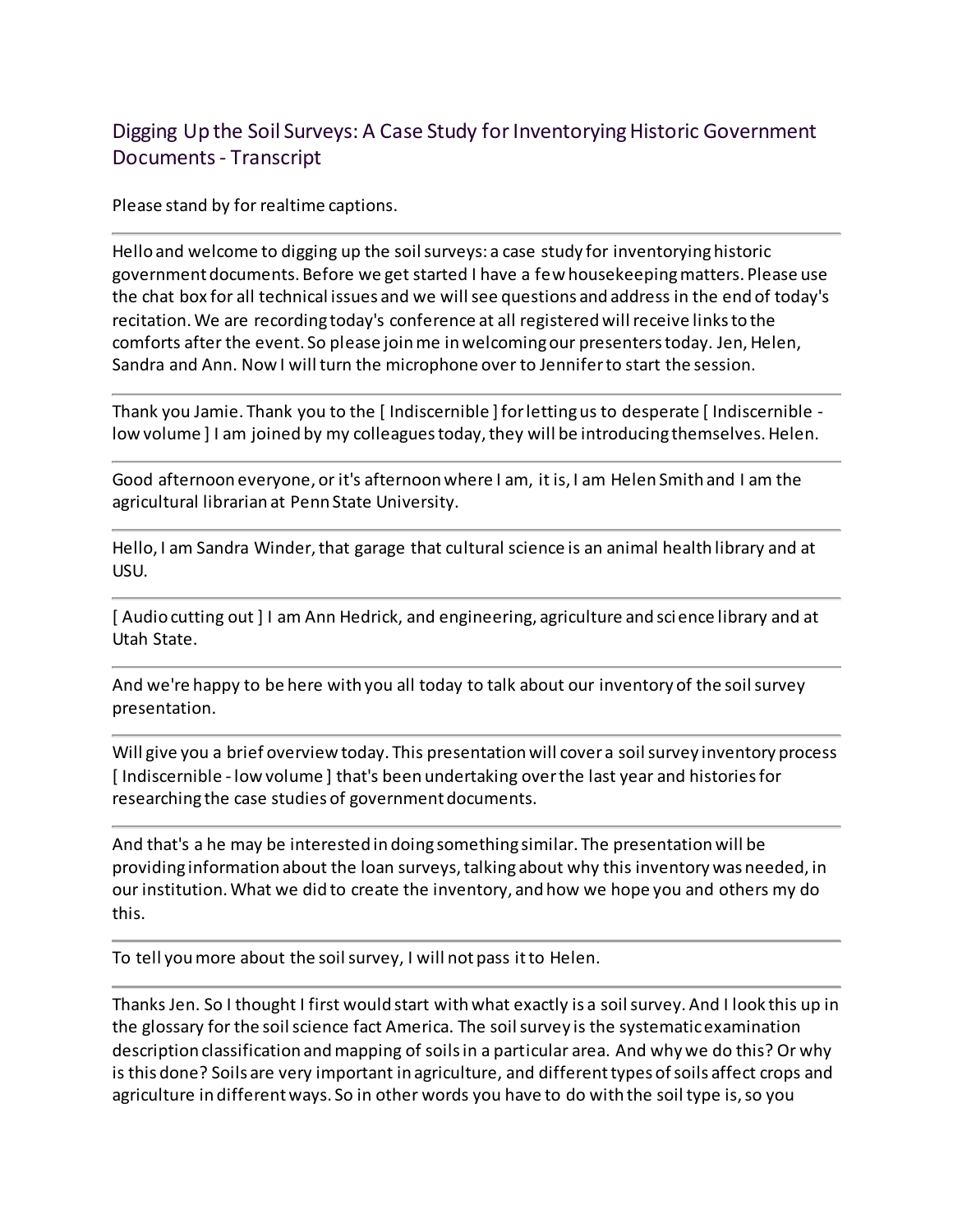know how best that the land that that soil is on can be used. What [ Indiscernible ] would be best for picking up a crop would be best for.

The soil surveys for the main source of information in the United States from 1900 to 2005 when the print was phased out. They were produced by various bureaus, all within the US Department of Agriculture. And they usually covered a County or an area which is not exactly a County.

They do offer a very unique view of local areas. Again they were often documented in the same area over time. Many counties and areas were surveyed more than once, as techniques changed and improved. As an example there, Lancaster County Pennsylvania has for print surveys published between 1900 and 99 five. So you can see how things can change over that time period.

So about the project here, why did we need to do this? At Penn State I personally have been frustrated for years not knowing what was actually published, where they were located, what we should have, what we were missing. And so my original [ Indiscernible ] for this was a personal mission to answer those questions for myself. There are various difficulties in providing access to the survey, and they depend on the library. Lack of cataloging is one. So are they in the government document section and not catalog? Are they on catalog any branch library and an academic situation? So lots of things plan to that.

Unique shelving decisions, this can vary across libraries in all honesty. Some librari es kept the soil surveys in Sue Doc duct rotation. And Penn State were actually classifying our soil surveys but we don't show them in LC. We actually shelf our soil surveys by state and the county.

And that is because that is how people ask for them. They would walk up to our reference desk back when we can walk up to reference desks, and they would say I want the soil survey for such a town Pennsylvania the sympathy to do would be to walk over the soil survey section in Pennsylvania, subject survey and there was.

Is also complex publication details the depending on when the survey was published and how is catalog, this can confuse things. Some surveys were published as series and catalog that way. Somewhere my graft, some were my graft as series and different libraries tended to treat the same piece in different ways.

Yes of course have an interest in preserving historic materials, as I said the surveys can look over the same area over time and actually see changes in the land.

So comprehensive and inventory of the soil surveys will help librarians promote all of this historic information is available.

And Sandra.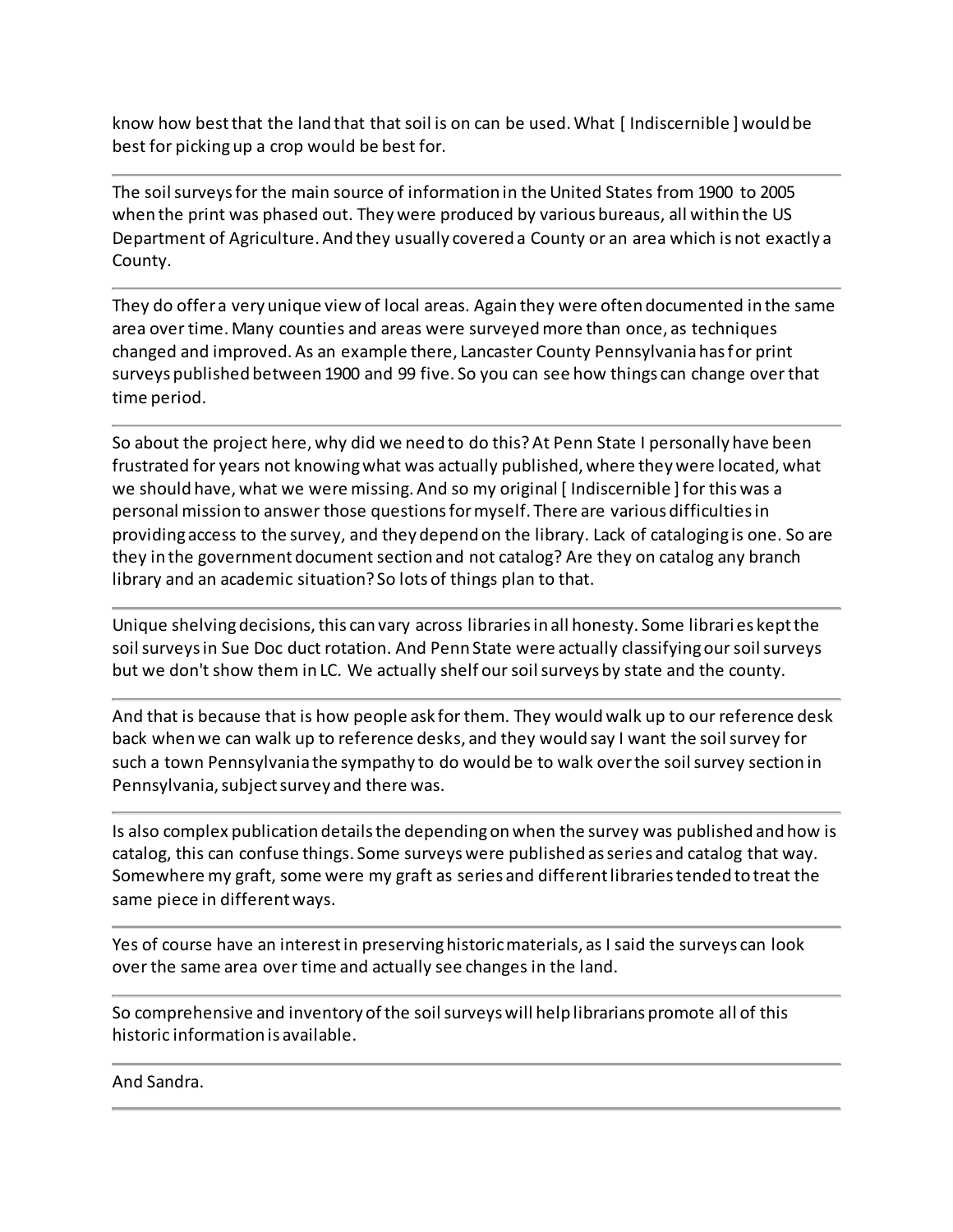Thanks Helen. So we would talk pretty briefly about some of the protocols developed for the survey. And 1899 the national soil survey was establish of the joint program between the USDA and the state agricultural experiment stations. With cooperations from other local and state entities. That first year, nearly 3/4 of 1 million acres were mapped and first locations around the country. Including the Connecticut River Valley, with areas in Massachusetts. People County and Maryland, the Pecos Valley in New Mexico and that [Indiscernible] Valley here Utah. The field work was done in 1899, but the surveys were published a year later as part of the field operations division a soil. This is beginning of the surveys to be dated as from the air they were connected, rather than the year in which they were actually published, which becomes one of the trapping and shelving issues.

So fast forwarding a couple of decades, if you want to talk about the history of the soil surveys and American soils, you can't do that without mentioning the desk bowl era were hundreds of billions of tons of valuable rich agricultural soil blew up the prairies and down the members. For questions. So it was given these challenging times that soil conservation [ Indiscernible ] was established , the soil conservation service was established and most importantly, to share that knowledge with farmers across the country, so that the knowledge can be complied. And local areas.

And so this was when the responsibility of the survey was transferred from the division of soil to this new agency. In the soil conservation service.

To the middle part of the twentieth century, there was a lot of major advancements in the production of soil surveys went from doing fieldwork walking around, writing meals and I can make up a hand, in the 19 fifties they switch to aerial photography which was much more process to what they were like.

On the publication side this was the beginning of publishing them as a standalone my graph.

In 19 seventies, a huge shift occurs when urban lands began to be included in the soil surveys. Previously the folks, it was excessive to -- the land-use areas were important as well.

In the 19 eighties, the essay began acquiring conservation practice for any pharmacy wanted to take part in any USDA programs. Again for promoting the preservation of the vital soil at the local level.

In 19 nineties, USDA recognized that officially recognized, that soil is not the only natural resource with conservation, water and air also quite crucial. And so that was reflected in the soil conservation service become the national resource [ Audio fading in and out ]. And then of course moving into the new millennium, new methods of distribution came into picture and the soil survey , the web soil survey was launched in 2005 which is available today online to this day, and print surveys were phased out for the last 15 years now, as Prince have been issued.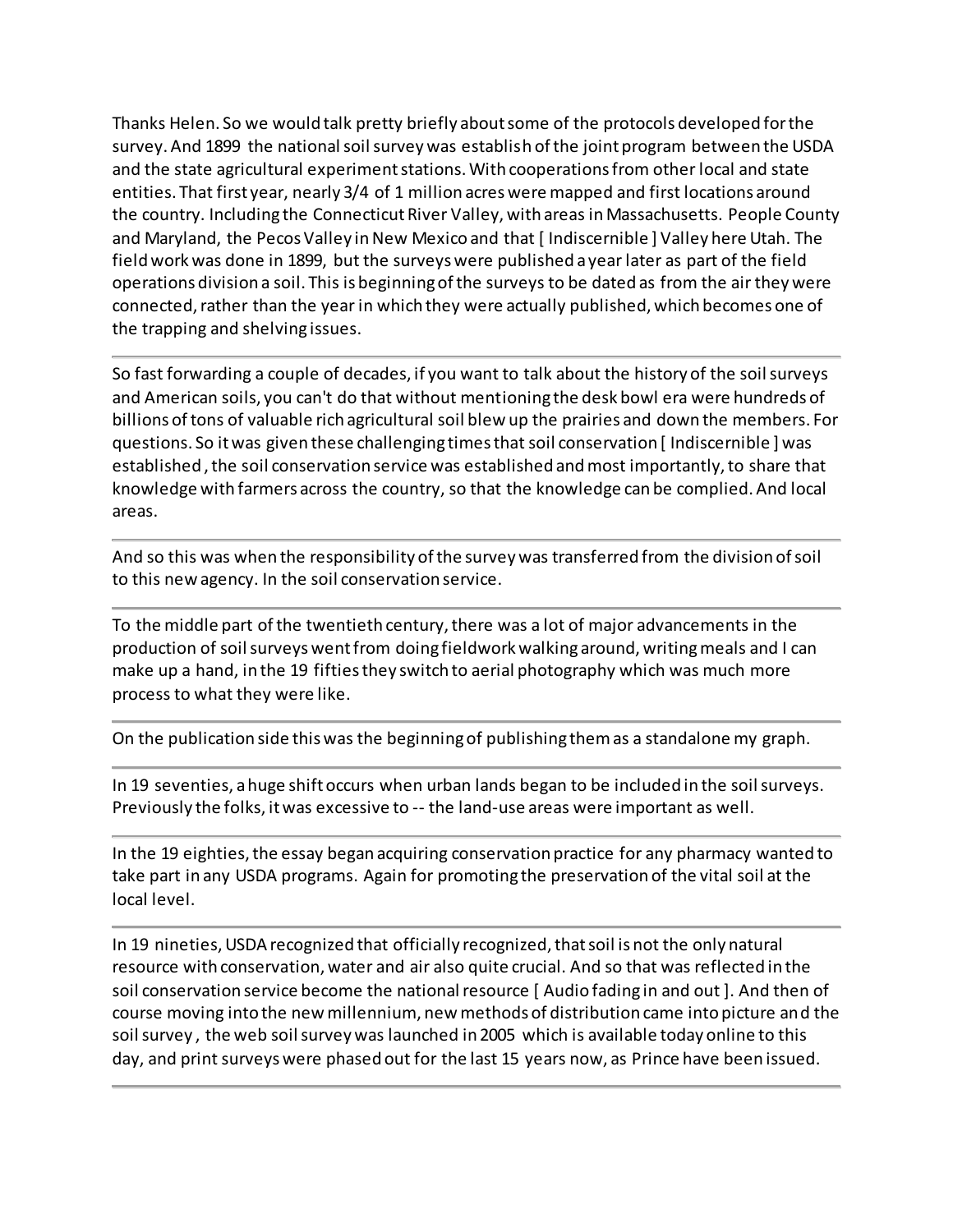And a course we can move into in 2010, move from being something that people use on the desktop in the county extension offices, so that extension personnel, farmers anybody else is using the soil survey can look at it on the phone right there in the land.

The next slide is Ann.

Okay I will talk about the uses of soil survey. The information on local server oils, soils including six are the doctors district are the service of they also contain a wealth of information about on and are related to the soil [ Indiscernible ].

What makes up the bulk of surveys, some surveys have areas of greater numbers of types of soil and some practices in soil survey creation that change in approach and focus from state to state and over time. For example later surveys have much more emphasis information change land-use other than [ Indiscernible ] such as development and community planning.

And so for soil information this so discussions are always in there and include information on landscape, drainage and compositions with style character six. And [ Audio cutting out ] the surveys offer guidance and best practices. Basic information on good management practices and soil planning and copy system and improving drainage. In managing and retaining and perennials and managing perennial pastors, information specific to the side of her most I can capability limitation information. And then your information for different crops.

Research Specialist at the for service managers, wetland scientists benefit from the technical information that is provided in soil surveys. Other useful information from the management, watershed for wildlife habitat. Tree species and the availability of planting, waterways and drainage.

Community and urban planners can use the surveys for ladies. For recreation, recreation, residential and commercial planning is assistance with information in the soil surveys. Such as septic tank information and water table levels, which are important for consideration in buildings with patience paid

Planting characteristics of efforts type in shape claim contain so much detail of women mental trees and windbreak species, all community planners choosing it's a separate are designing appropriate landscape. Engineers benefit from test data and information and construction materials such as roadkill, sand, gravel, and shrinks out dental and risk of erosion that are provided in certain surveys.

Chemist, a college as a geologist use soil characteristic information, and information information, to inform their work. Researchers can use this for one-time use or for comparison over time. And how surveys will come out in areas we surveyed. And most of the surveys are done in that area.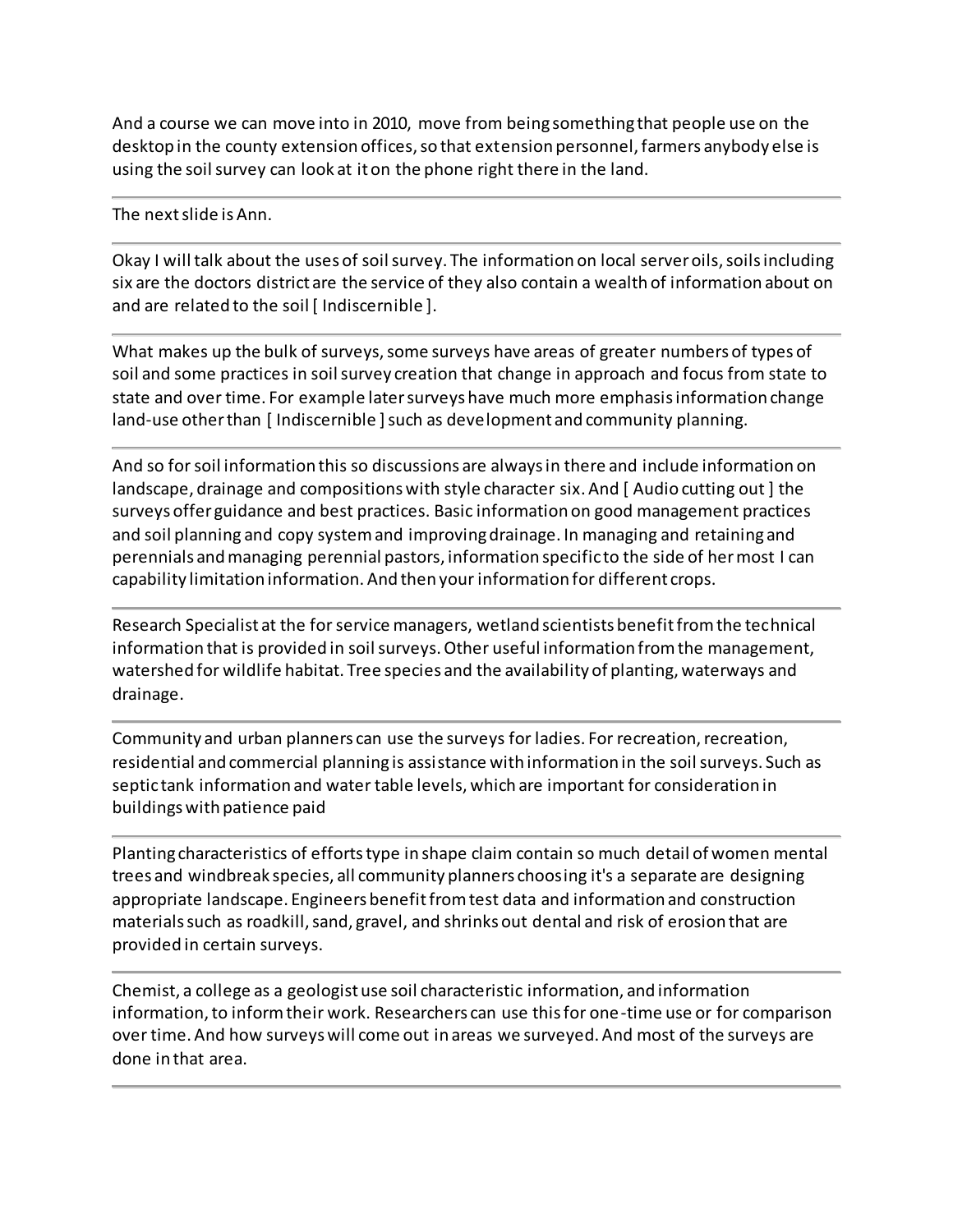If anyone wants to learn about an area of a local soil surveys a place to go. For landscape, climate, water supply, native education. In addition to the physical cultural geographical, because are always also address. Soil surveys describe population, information about towns or cities and some rotation context of farming area. Residential development, and manufacturing products, and market information has some them.

Historical information is provided as well. Once aerial photography became way to get information, places like churches and cemeteries have soil surveys which is useful information. Any changes for local features have been recorded through successful surveys. So as you can see, soil surveys provide a wealth of information for many users.

So now we have told you a little bit about the organization that produces the soil surveys in the content page. We found in digging into that information, sorry that was the pun intended

## [ Indiscernible - low volume ]

We found that we actually needed to have an understanding of how the publications changed over time in order to better understand the extent of the inventory. [ Indiscernible - low volume ] and also shed light on some of the publication issues that we encounter. Unlike Penn State, at Utah State we are regional depository. And we maintain the soil to [Indiscernible] order. However that's keeping them in SuDoc does not solve anything because of the phase reasons the Bureau has changed over time. Over the right side of the slide, you see a table with all the potential SuDoc's that we were able to identify . Either from the software that ideas publication published now [ Indiscernible - low volume ] and we have tried to build some of that information in the simplest way possible. Which I'm sorry, is not a simple. I realize looking at that [ Indiscernible - low volume ].

One of the hardest things about the publication was that the USDA did not actually publish on the soil surveys. Many of them are state parties. I find UCLA, South Dakota, Wisconsin has some examples. Of states that produce them independently. Illinois the most significant. But many states publish any one or even two or have a dozen surveys as part of the agricultural experimentation experimentation. So we uncovered this as part of the project.

Additionally, I would say for those SuDoc's in the graph are on the tables are represented on ourselves. And I'm not surprised to see if you have all six.

Going on.

Publication issues obviously bring up excess issues as well. The surveys had evolving formats much like many other government documents. While the vast majority are published in print, some are published in CD and not eligible for the program, some were issued online, and on CD. And some have now been digitized. Has been significant digitization by the USDA. There are think of the listed they have, they have that 400 to go. So the vast majority of the 5000 soil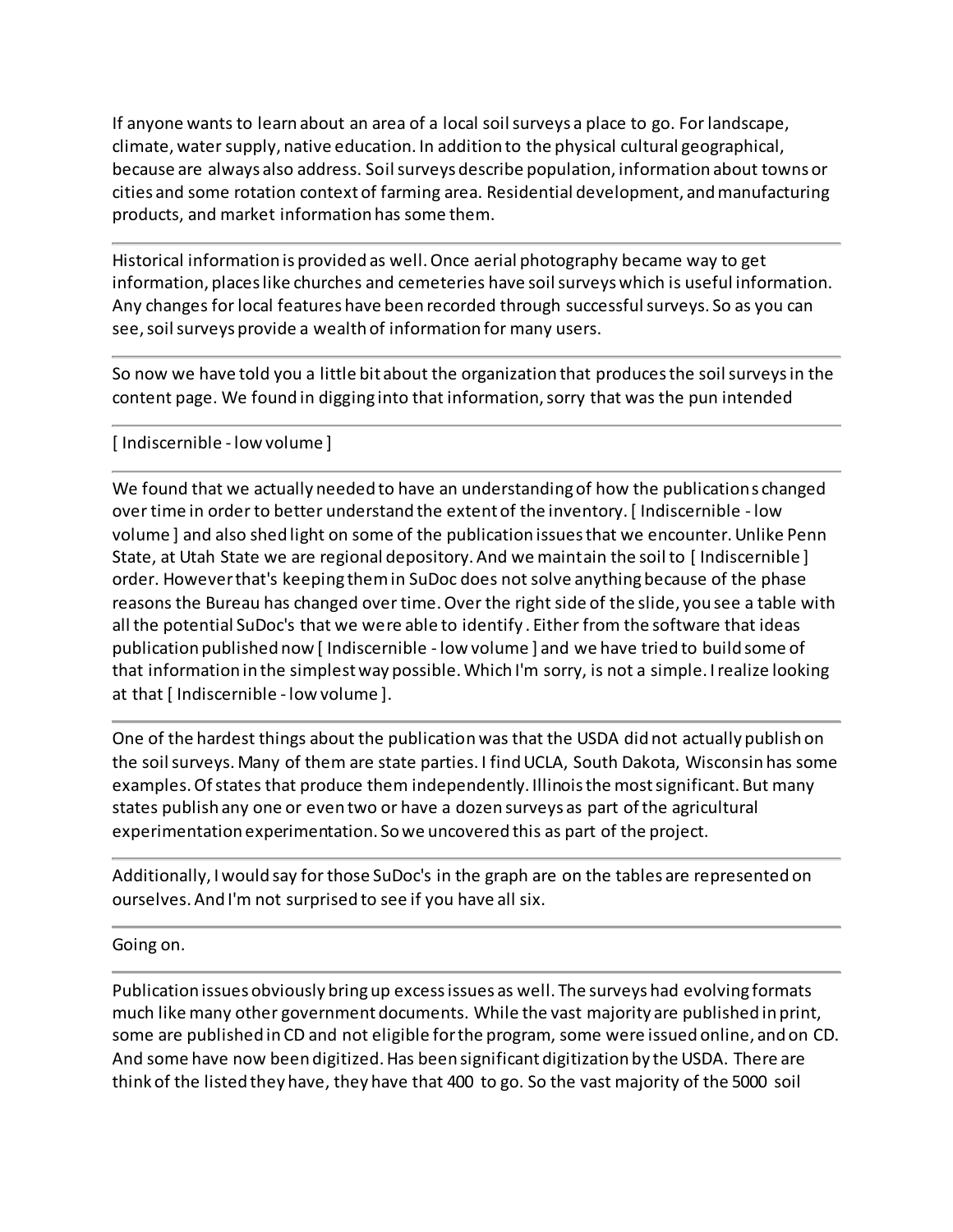surveys were talking about are available for free online divided by US Department of Agriculture.

There digitization is great, but it's a little challenging. So surveys, the main components are the masks that are associated with them on the maps associated with them. And the designs that maps are difficult to digitize.

They are digitized, but you have to follow specific links to open the PDF bookmarks to allow you to view the maps. USDA has a site called where the maps that provide instructions. But it's a challenge accessing a map.

I also say in the digitization, not all are those yard, they are not fairly geocoded in any way.

All right. So I've heard of the approach to the inventory that we wanted to know people like us keep them in their libraries. I know that at least 37 people in the federal depository library and contribute to the survey. So if you remember taking a survey about a year ago, about how to stored soil surveys your library, we thank you for your be significant, your participation.

It really helps inform not only that the inventory was needed, but is components that we will go into.

So you see some the summaries here. Most of the catalyst but not all, most of them have it in SuDoc rather than LC or do we. Most hi density storage area. That we also have people are interested in a specific region or state and collecting surveying materials. So what they want to do is inventory, you could see everything is recently published, whether it was on your shelves or not.

And I will pass it to Helen.

Thinks Jen.

So I will talk a little bit about the process for creating this inventory. As previously stated come I started this is a personal project, but I quickly realized that it had value beyond my local institution. So that's when I brought in my Utah State University colleagues possess I had an interest in this area.

And then mention site that judges talked about really bottom for me an institution why didn't have the SuDoc. Parts of having a having the SuDoc that it needed , and have them that way, but maybe people will.

So we begin with existing resources. First of all, there's a list of surveys by state at the natural resources conservation service online listing. And you can throw in a Google search for that which would be simple, simply just soil surveys by state. You will find the states listed. They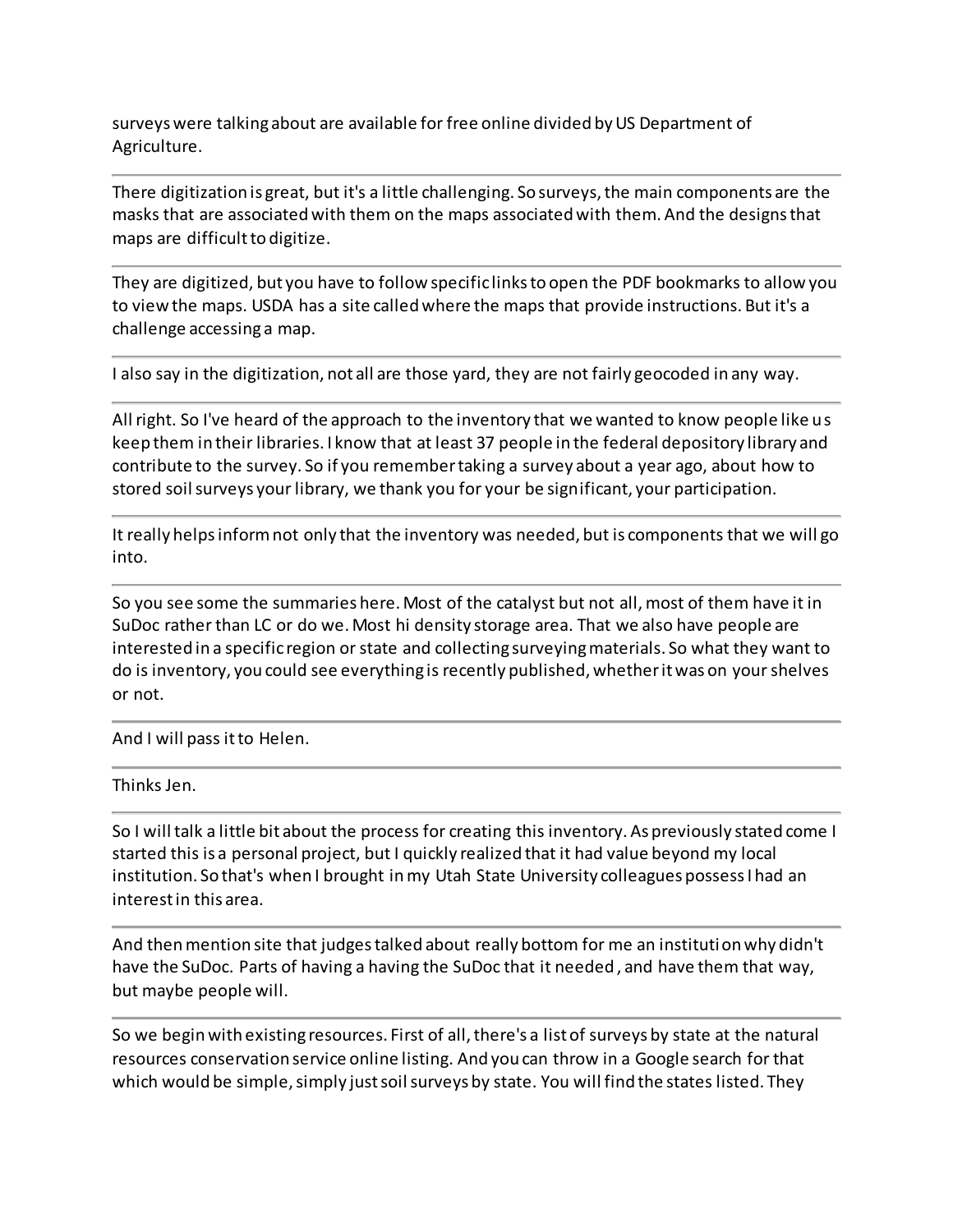tried to list all of the surveys, even if they were digitize yet, submit them to have, well most of them have links to digitize survey, but there are some that do.

There's also several older list of publications, 1939 which is a list of all the publications from the barrel of soils up to the time. And then there was a list of published soil surveys from 93 and 94 in the joint year publications.

That we also use.

And then you talk specifically can contribute a finding aid from there depository, and this is where the LTS -- where the SuDoc came from. So I didn't have SuDoc numbers, LC numbers.

And also compared to other published bibliographies and indexes, there's several sort of regional things like here is a certain surveys for the Northwest, here's a soil survey for Wisconsin, that kind of thing. So we sort of parsed through all those to try find them. Obviously compared to the physical shelf, so this is where some information came from actually, pulling surveys off the shelf and actually looking at them.

And then more research in both world catalog publications. [ Indiscernible ] trust in other places where were poking around trying to find more publications.

So here is a sample look at the inventory. This is what it looks like. It is available at Penn State's institutional repository. I think the lake already went to check for that. In that repository there is a PDF of the entire inventory organized by states with an expiration. There's also a CSV file see could take that and manipulated, data or whatever. I would encourage you also if you do that to take the company explanation PDF which explains college. But I will briefly get here. So state the obvious. And there are some surveys that cross state lines. For example there's one for the Duncan area of Arizona, Arizona New Mexico, and in the case it's in both places, but the needs are, Arizona and New Mexico. There was a really another way to do that.

That's a total of 5308 entries, but again is a little bit duplication because of states of surveys that cross state lines as previously stated.

The location. This is usually the county. They could be an area. Have an example that the screenshot there. There's some it has an area that might be part of the county part of another County, so sometimes depending on the geography of the land, and my do something that they can call in area.

If that is the case, then we add it in the location, the actual name of the county.

So for example that Duncan area of Arizona New Mexico, it also says we added in parts of Greeley Arizona and [ Indiscernible ] a looking for that although County New Mexico information, you could find that.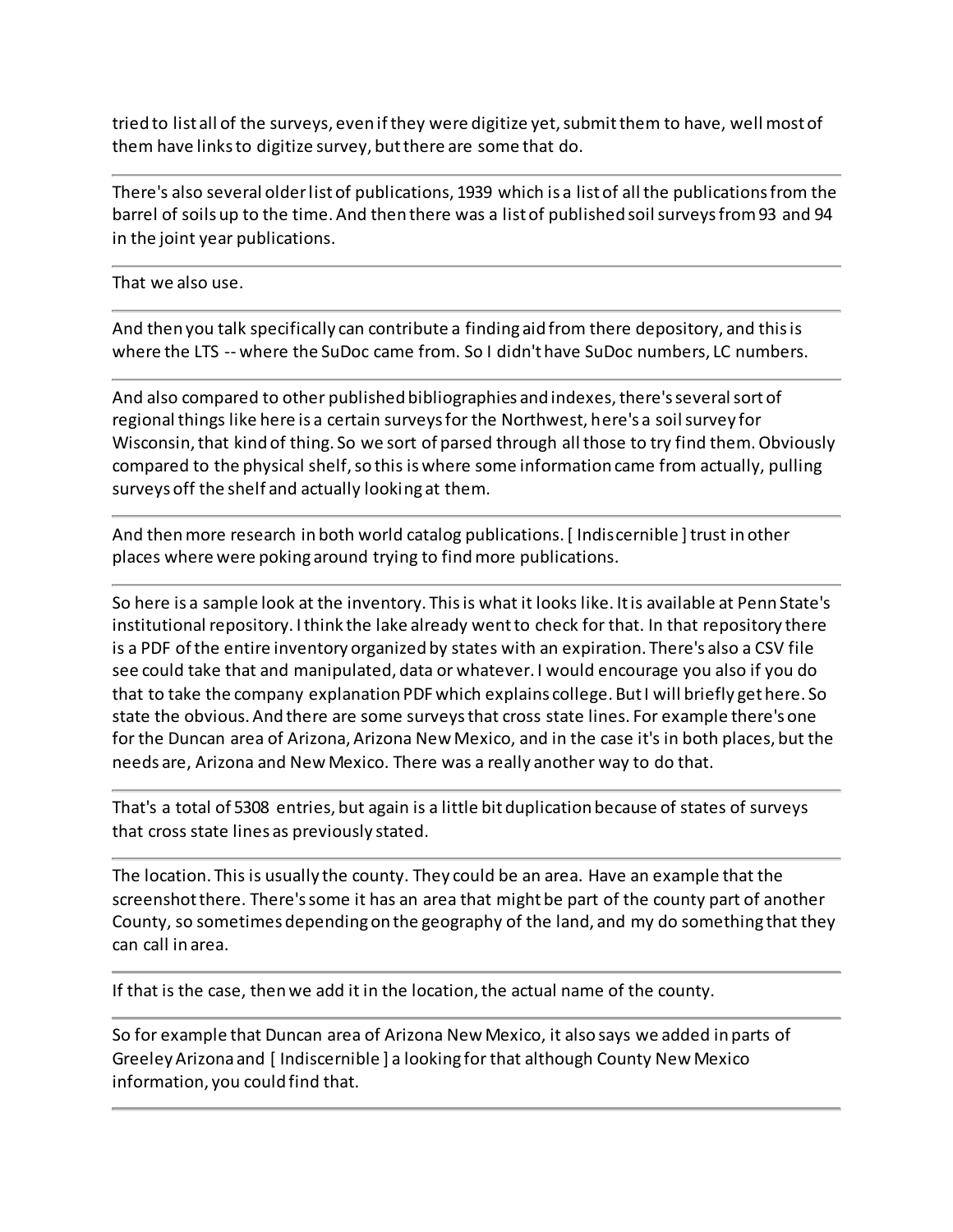But most of the different counties, more so as you go to the West which were even states when many of this inventory was happening. So they might not have counties in the same way, and there's a lot of federal land out there as well.

And by the way, Washington is the most common County name in the United States. 35 states have a Washington County.

So your published is sort of obvious. However it's not usually the year that work was the survey. It was the year or the series year, if you sometimes will see that, but it is the year that actually came out. Series information, this is for the older years other than the original. They came out as Bureau soils and all soil survey. And then for the once prior to 1928, which were in the field operation of the Bureau soil, they often include page numbers and appropriate maps.

So example there for the South Dakota grant County 1928, that's when it was published, it was in the 1922, volume, pages 6049 to 1679, and also needed number 44.

Additional information, this is where we added all these oddities. So most often this would be though this was only issued as a bulletin in the South Dakota experimentation. Sometimes it was also issued at the bulletin in the South Dakota experimentation. So any that information is noted.

And this is the most common things that are in that other information. Occasionally there will be some other odd things. I was previewing it just the other day, and I remember that in Virginia, Alexandria County there is no survey for Alexandria County and it was really old announced a new one because Alexandria Virginia was renamed Arlington County 1920 we added that note in the other information.

And that SuDoc is likely the SuDoc number for the survey, and most likely, not a guarantee, in the CF the file does have assorted by SuDoc as well that's not in the did PDF.

And that is basically how that's all survey inventory is organized.

Next slide and back to Jen.

Thanks Helen. So hopefully if you saw the inventory, there might be some patients might be interested in, [ Indiscernible - low volume ] we decided with a couple of specific uses. One, the first is still in collection data. It can easily be used as a needs list, for a specific state or region. If someone is interested in the entire collection on the soil survey it can be used [ Indiscernible low volume ] for that. It can also be used for selective weeding. It allows me places to see surveys that they collected in the past that may not be [ Indiscernible ] anywhere pertaining or depending on the region, you may be able to formally sensitive. A lot of these surveys are older than five years. And are eligible for new parts. But what else is you can also replace of the digitized version from USDA. We hope this inspires some folks to consider becoming a preservation steward for this significant collection. It is nationally known, it's basically national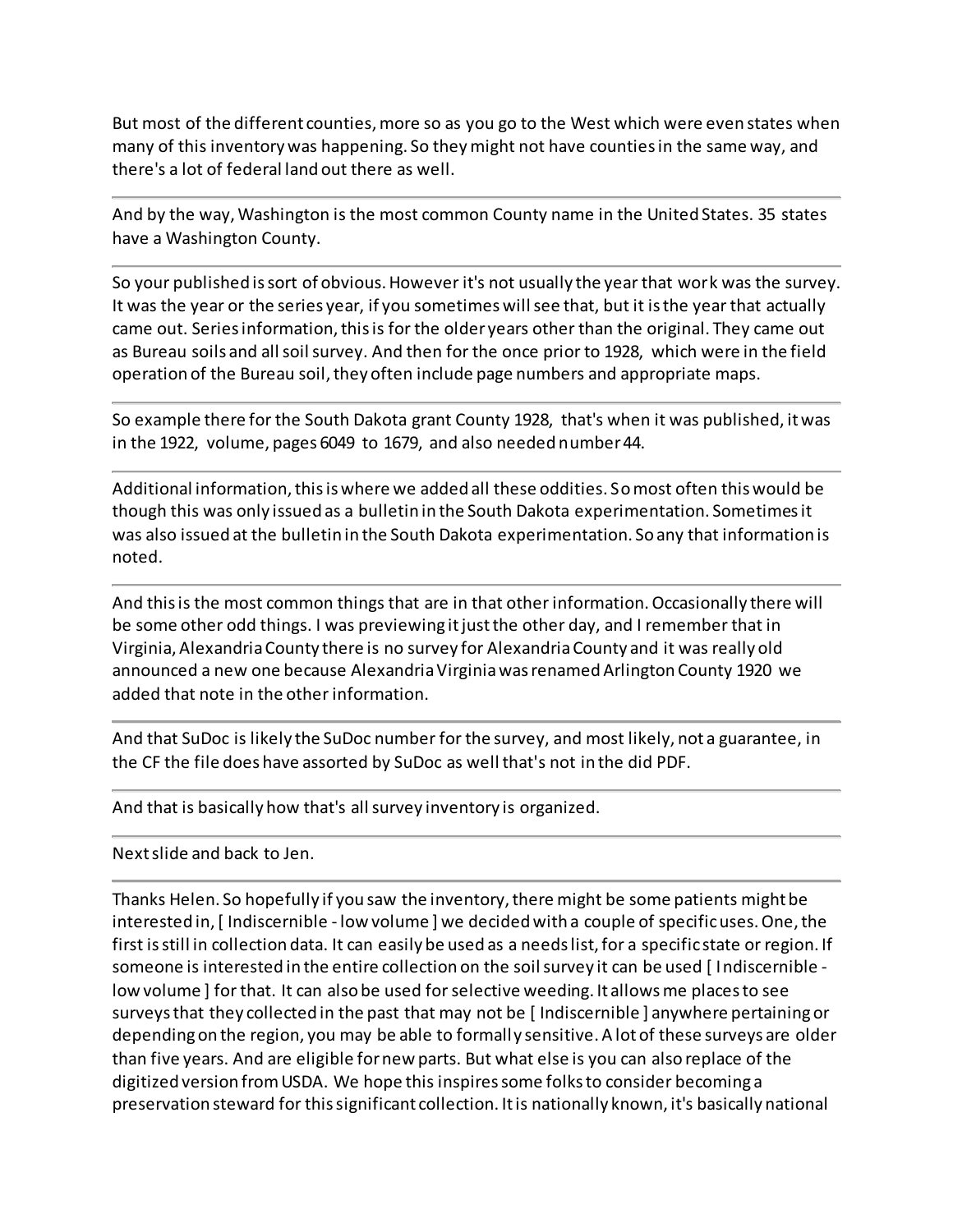collection about soils. And the hardest part of the preservation steward thing I think is coming up with the inventory. So hopefully this makes a part a little easier for you.

We also, Sandra and I previously did a project on soil survey, vision to try to provide better average. We all work in a land-grant institution that originally started as an agriculture college, so preservation lands are important to us and for the University. So we were trying to figure out a way to make things better. And I was actually able to use the inventory to do that.

So here are some demonstration projects. Involved with that. The first is a live guide. That provides links to the inventory, back on information about soil surveys, all on key links at USDA national resource conversation service. And then the second two projects are actually things that I did with the inventory. All of the texts from the, his projects is taken from inventory. And they are focused in Utah. So the first is a timeline. Allows everyone to see basically when those surveys were published. And what areas can be surveyed at any time. We also did interactive map for this more interested in the geography of it. And you can then look at that. Previously Helen said the counties of the most popular, that is definitely true. They are not the most popular for you so. So almost all of ours are areas. Which made geocoding interesting. I think they're still somewhat again with the actual batteries of his short surveys so that people can drill down and see exactly the boundaries that were undertaken. I haven't, for this project. But that is an option.

If anyone is interested to see more about those, I have a little bit more about this in exercise but I wanted to the questions are before we get into that.

So with that being said, we're now at a point where we can have some questions and discussion. I haven't seen the chat. Hopefully with more than just darling, but we welcome any questions or feedback from the audience.

S Gentile UK couple question so far. And if anybody has any questions, please put that in the chat box, but the first one is how our state docs organized if not by SuDoc ?

That's a great question. We did not include that in our survey because we discovered the state document, we had discovered the state documents until we had done this that's easy to the location of the library. Here at Utah State, ours are organized by state, by publishers. In the department. And then by the three titles.

So for example we have the agricultural experiment Station. Waltons come before circulars on the shelf [ Indiscernible - low volume ].

I can speak to Penn State's way of doing that, at least in agriculture which I am most familiar with obviously, we LC catalog almost all of those publications. They were sort of standard experimentation publications. They were catalogued as various.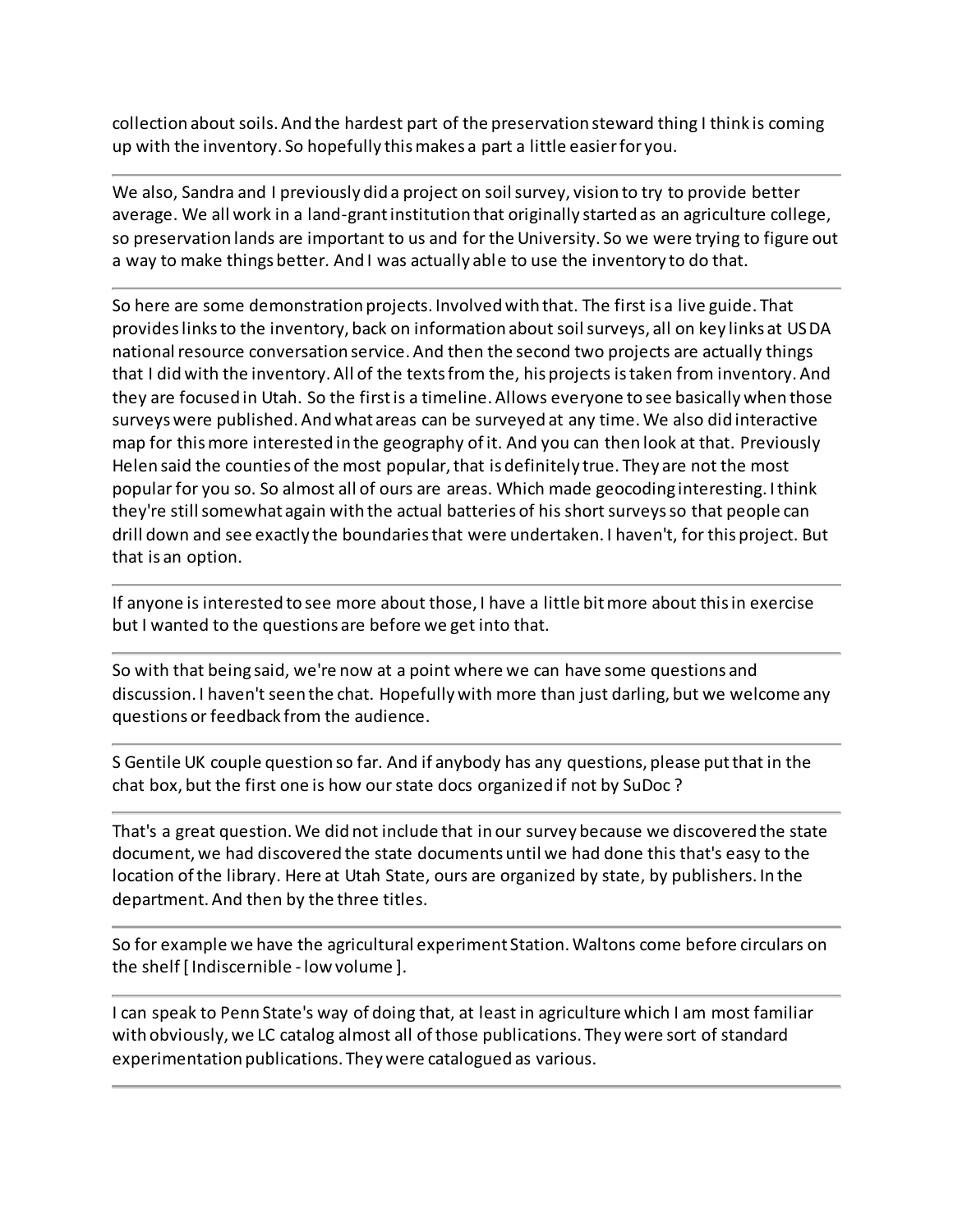Next question. Curious as to how many of them have geographic metadata included in the record?

Yes. None. From what I can tell.

We are talking about skin set, the process has been going on for about a decade I think. Parents are correct me if I am wrong.

I think that's about right.

And digitizing 5000 documents takes a long time. As I mentioned, I think not all of them are this yard, which is a concern for ADA. But it's solvable. The geocoding [ Indiscernible ] and we [ Indiscernible - low volume ].

Is question. Did you use US documents master file database?

Now for this project, no.

How often, if at all, and is a soil survey get an update or even be done? McAllen, do you want to take this one?

Sure. Is, varies by never two four five times. In the past come in different once. And that often depended originally on how important that Tony was. As I mentioned at the start, Lancaster County has four printed soil service, information is available. Lancaster County facilities and like the most production are productive agriculture area east of Mississippi, the counties that were marked rural, but had a huge effect on agriculture, very important agriculture, were surveyed more often. In the earlier years. As urban areas and other things came into play , 80 some of his counties had only been surveyed once. We have counties in Pennsylvania that were only surveyed once as part of the rented version. Some of the counties that are all for us, they weren't agriculture and that Pearson's, they were more for street. So it varies. So for the web soil surveys for the current information, some of that is updated every year. And they don't have the actual data on how much it overturns over time.

But they do, I know what data they uploaded at least once a year for the web soil survey.

Okay. Can our patients use it as well?

Absolutely. It is, the inventory is in the Penn State digital institutional repository and is open to everyone.

Have you ever considered how libraries keep their list updated? If the collection is open, things can go missing. How the section a week ago, also how are people storing their collections? We have are saluted and shelved.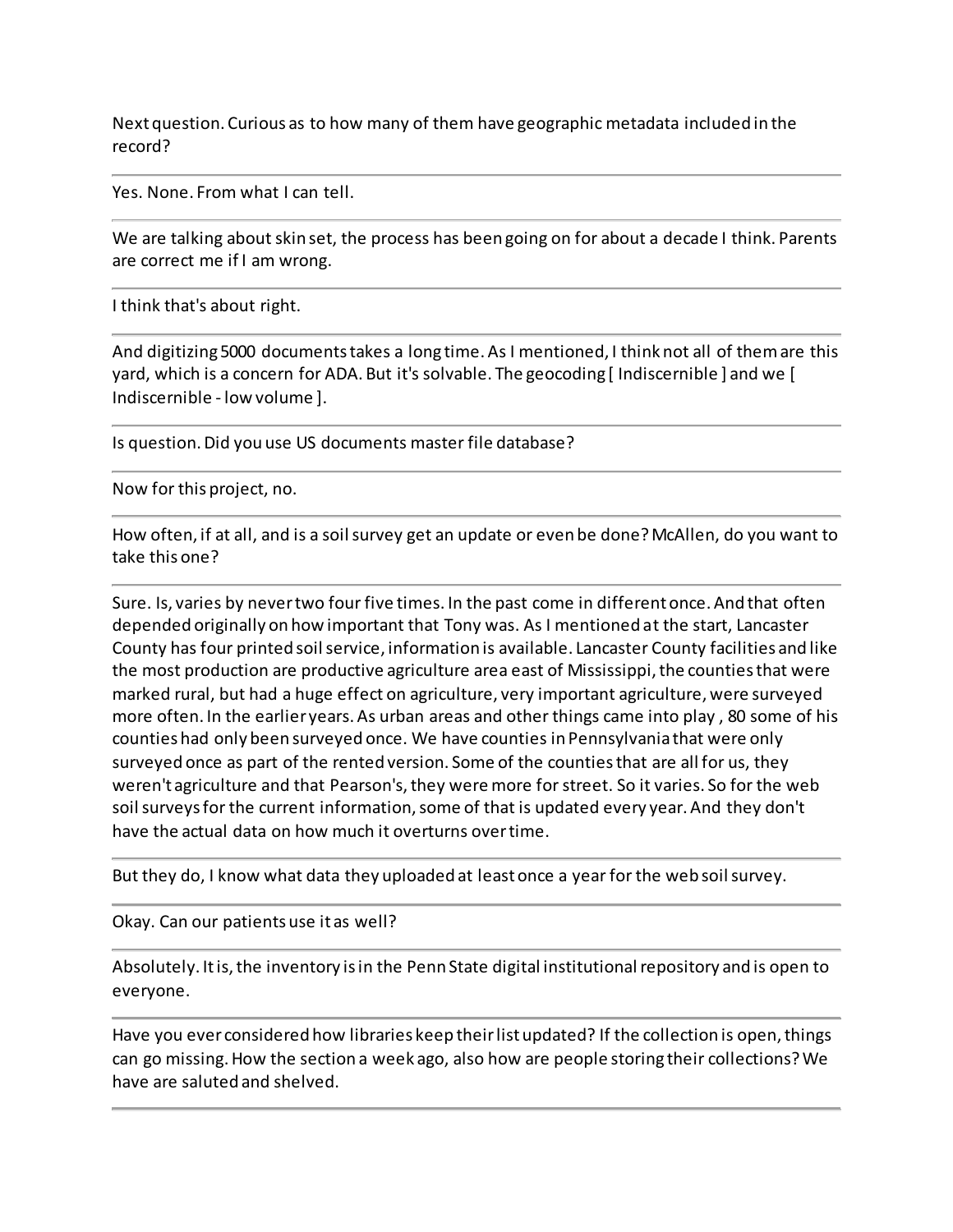Yeah, that's a great question. From Suzanne about keeping inventory updated. [ Indiscernible low volume ] we have a complete corpus of material to look at. As far as for access, how does libraries keep their collections, for core collections like this, we have in the past shelters to actually inventory, previously we did on annual basis and I love to do that on in will basis but every 3 to 5 years we go three with [ Indiscernible - low volume ] so I can completely understand. We didn't get into exactly how people restrain their collections. We also have ours folded and shelved, but we did ask specifically meant to permit and many of these were in maps areas separate from the actual publication. But not all.

Agents use this as part of the business?

Yeah. As I said , the inventory is available. It is freely available on our repository. So it's got a creative Commons license on which means I did want attribution and the CFE file in particular, I wanted that out there so you could manipulate. So for instance for Penn State version of the CSV file, to know what is specific and maybe what date I noticed that we find we have to do an inventory. On this was missing on the state, you know? And do I want to go back and try to find it, whatever. But you can manipulate in any way they wanted to, and I don't really, I don't care, we just want attribution for the work we did.

Yes. So I wanted to add on to that. And just dropped out of my head. It will come back. Sorry.

Okay, we'll take the next question. How to make the timeline?

Great question. His our references. [ Indiscernible - low volume ] so I created the timeline and hoping for projects from night lab on timely and, timeline and to provide the text from the inventory using options in itself. And many added the survey links for each Utah soil survey and then I took a screenshot from a representative screenshot of the surveys that I and also I have 54 Utah surveys . And by far the most process was choosing screenshots. Because I want people to see the diversity of soil surveys. So this things like that tables we saw early the prese ntation, but that they are beautiful photos of areas that have not been developed in Utah, and I want people to see that I dig into the carbon Emery area, which have parts of carbon counties, they will be able to see that. But yeah. So it's truly just something to get people into the documents while also providing the quick links, as you know that's a hard sell sometimes.

Do you have information on where to find the same sort of information online nowadays?

So I just put in the checkbox where they web soil survey is located. And that is where the current soil information is housed by the and RCS, and you can drill down to the specific area if you want. They have all sorts of data in there that I would not even try to understand. Honestly. Because it gets more into that science , soil science attribute things like that.

And then I just shared the link to the digitized surveys in the links. But yeah. So those are there. If you don't have the SuDoc.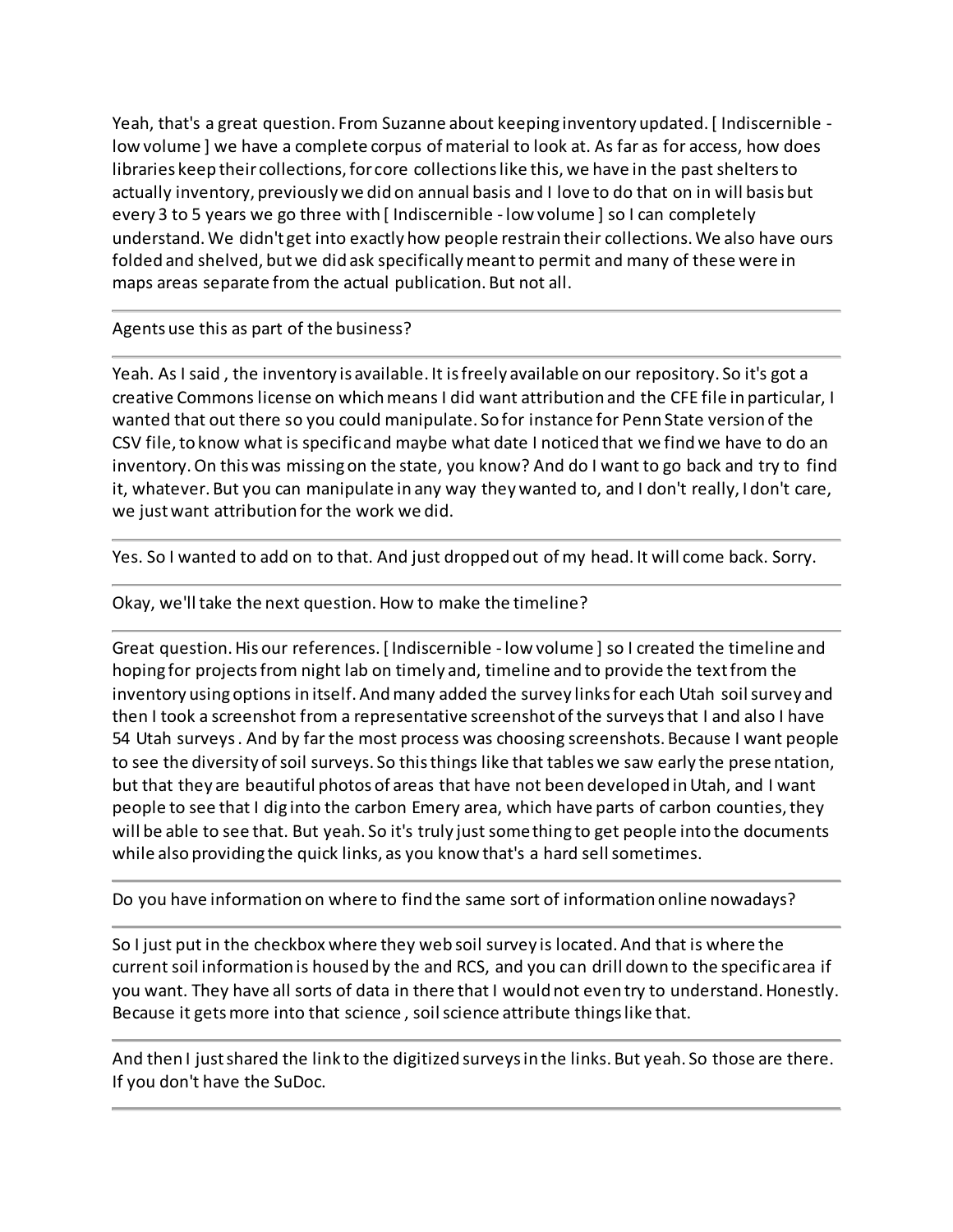How long did it take to do an entire state-by-state inventory? We would have to ask the USDA on that one

Yeah come see me the inventory that we did? Is it the question?

Yeah. I started , I did my initial work last summer. So a year, like over a year ago. At the summer. Which is a good thing, because I actually had to physically look at the soil surveys and of course am working from home right now. But it's not that I worked on it constantly. It was like I would work on it for an hour a week. So from when I initially said I'm just going to stop putting office project to inventory my soil surveys, with only May 2019.

But then the whole inventory was I think done May 2020, when I send them finish working on this.

Yes. Sandra, did you want to talk about the [ Indiscernible - low volume ]?

Certainly. So the web soil survey on the website is deep and rich and has all kinds of stuff, but there's too much and it to be using out in the field. So you see David developed an app for the fieldworkers to use so you can grab your phone and actually look up data on a piece of land while you're standing there discussing what you want to do differently about it. So yes the desktop version is too much for [ Indiscernible ] but he app has really made it much more formal and much more useful for those on the leading edge, as they say.

They, and I can remember what I forgot earlier. Which is that after Helen vanished the bulk of the inventory, and we combined with our inventory, so there's still several locations that she had an inventory, so those were checked on the publications in that process each week to do that. So the inventory can actually use to identify [ Indiscernible - low volume ] which I will be contacting GPO about in the future. Some of them are the publications that made with the skill set that many of them are [ Indiscernible - low volume ].

Are based on present in [ Indiscernible - low volume ].

So you can see that here on the right column. There are a couple that are blank. [ Indiscernible low volume ]

So there's no question. This is great if you decide to do an inventory like this again, what series would you tackle next?

All that's a great question. I just did this, Kate . [ Laughter ] I'm just kidding. There are plenty. Right now we need to do our formulations in the state and water supply papers, and that's a really great one. And also incredibly necessary in the air then in Utah.

And I would say like as an act library and I would say water supply would be super important. I'm not going to do another one. A pretty particular. I think you have to have somebody who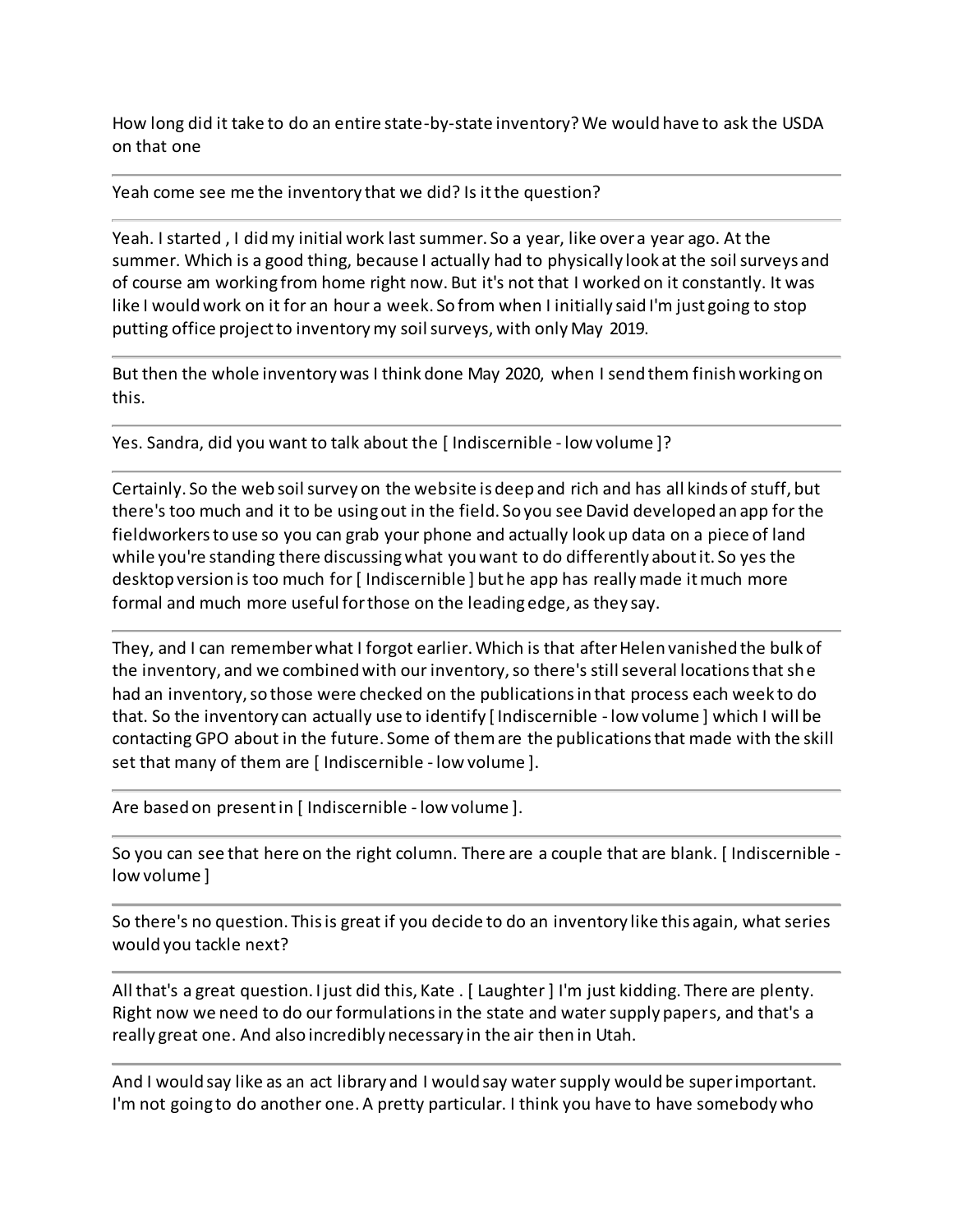cares about that topic. I really care about the soil surveys and I want to know what we had available and what we should have had available and I think should have that impetus first to really pull it together, almost from the subjects viewpoint. Because I really wanted to say, I chased down that last word when that was a North Carolina publication of blah blah blah. So I think that's an important piece and I did not understand all the government stuff, essentially gender so she was able to educate me on all that stuff.

I came at it, this is just speaking again, I came at it [ Indiscernible ] as well. There's so much USDA staff that my subject areas could be using if I could get them to a more. And most guilty about is not only knowing what to do. And so let's start with that.

Has another question from John Olson, if we find in our collection surveys that are not in your inventory, we want , do you want us to notify you?

Absolutely. Absolutely.

Because I can update at least the CFE file so that would be accurate. The requirement was it had to be sort of a general soil survey, you will find the publications that are like these are the best soils for growing tobacco. The big deal they are really [ Indiscernible ] by the way. These are the best soils for growing tobacco, and we did not include any of those. Okay, so this is actually one on the map and I wanted it to be about a specific area in general, not about these crops on, you know in the Connecticut Valley.

But yes, if you find something else, absolutely.

And then finally, I'm into the interactive [ Indiscernible - low volume ] the various colors are what decades the survey was published in. So as you can see there's a wide diversity. The warm colors, red, orange, yellow, or older, the cooler colors are more recent. So if you see the purple once a national Park were conducted in 2010.

So there's a question, will the session be recorded for later viewing and the answer is yes.

So if you have a questions, please let us know. We have a couple more minutes.

If you have any questions about this session, please put them in the checkbox.

So there's a nice factoid, Connecticut Valley tobacco is used for cigar wrappers. I did not know that. I didn't know that there are some things that growing tobacco, not just in the [ Indiscernible ] but there's certainly some of the going in Pennsylvania and Maryland.

Just I'm from Connecticut originally and most of that beautiful rich soil being built on now, which is crushing to see, but yeah,

When an interesting factoid Jenny, that is fascinating.